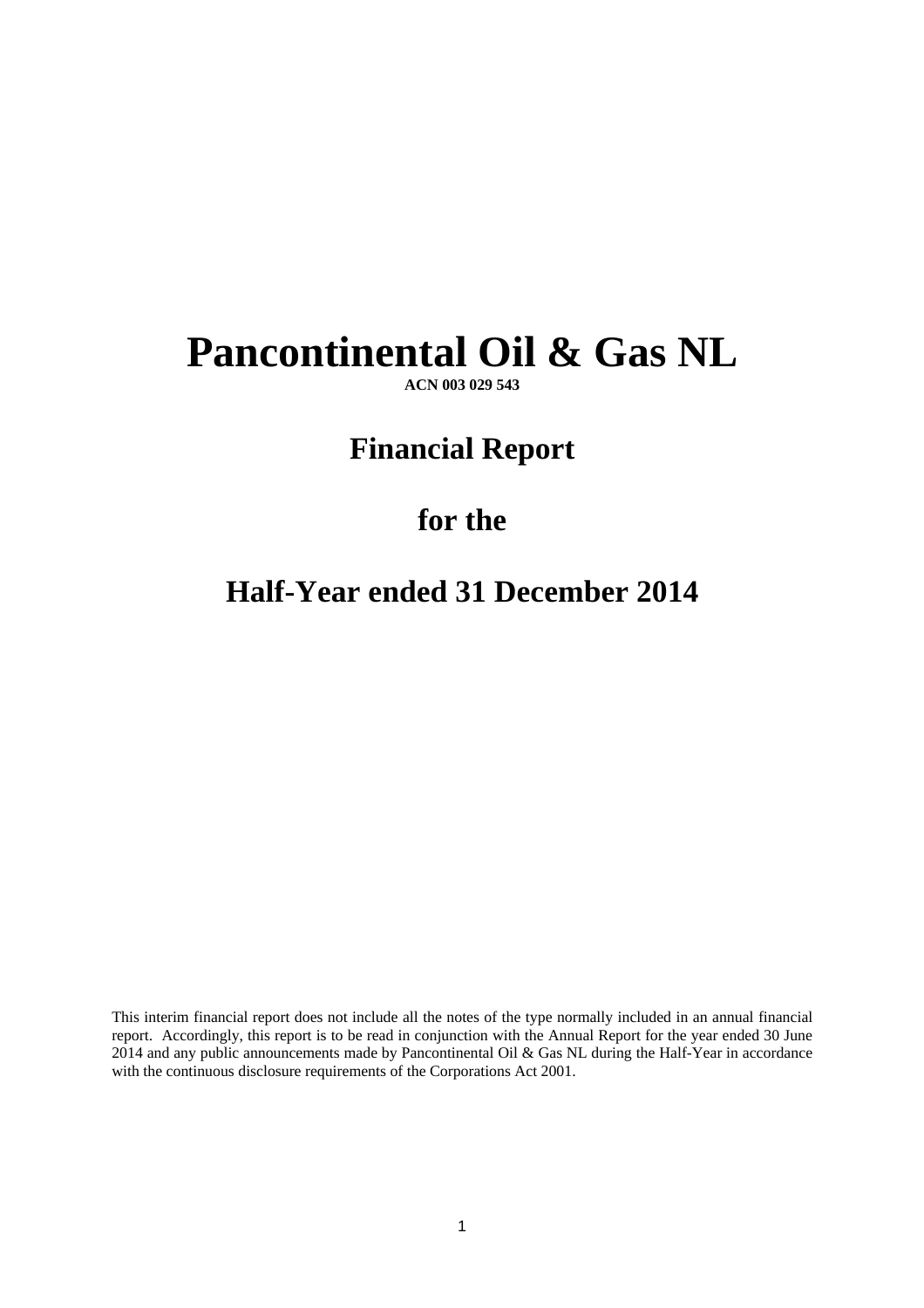### **Directors' Report 31 December 2014**

The Directors present their Report on the consolidated entity consisting of Pancontinental Oil & Gas NL ("Pancontinental" or "the Company") and the entities it controlled at the end of or during the Half-Year ended 31 December 2014.

The names and particulars of Directors and Officers of the Company during the whole of the Half-Year and up to the date of this Report are:

| <b>Name</b>                                                                           | <b>Particulars</b>             |
|---------------------------------------------------------------------------------------|--------------------------------|
|                                                                                       |                                |
| <b>Henry David Kennedy</b>                                                            | Chairman                       |
| Geologist and Company Director with extensive commercial and technical                |                                |
| experience in resource companies.                                                     |                                |
| Appointed 31 August 1999                                                              |                                |
|                                                                                       |                                |
| <b>Roy Barry Rushworth</b>                                                            | <b>Chief Executive Officer</b> |
| Petroleum Geologist with extensive experience and involvement in the oil and gas      | & Executive Director           |
| exploration industry.                                                                 |                                |
| Appointed 10 August 2005 (as Director)                                                |                                |
|                                                                                       |                                |
| <b>Ernest Anthony Myers</b>                                                           | <b>Finance Director</b>        |
| Certified Practicing Accountant with over 30 years management, financial and          |                                |
| administration experience in the resources industry.                                  |                                |
| Appointed 5 January 2009                                                              |                                |
|                                                                                       |                                |
| <b>Anthony Robert Frederick Maslin</b>                                                | Non-Executive Director         |
| Stockbroker with corporate experience in both management and promotion, along         |                                |
| with an extensive understanding of financial markets.                                 |                                |
| Appointed 17 December 2010                                                            |                                |
|                                                                                       |                                |
| <b>Vesna Petrovic</b>                                                                 | <b>Company Secretary</b>       |
| Certified Practicing Accountant with experience in the resources sector, particularly |                                |
| with companies involved in Africa.                                                    |                                |
| Appointed 16 April 2010                                                               |                                |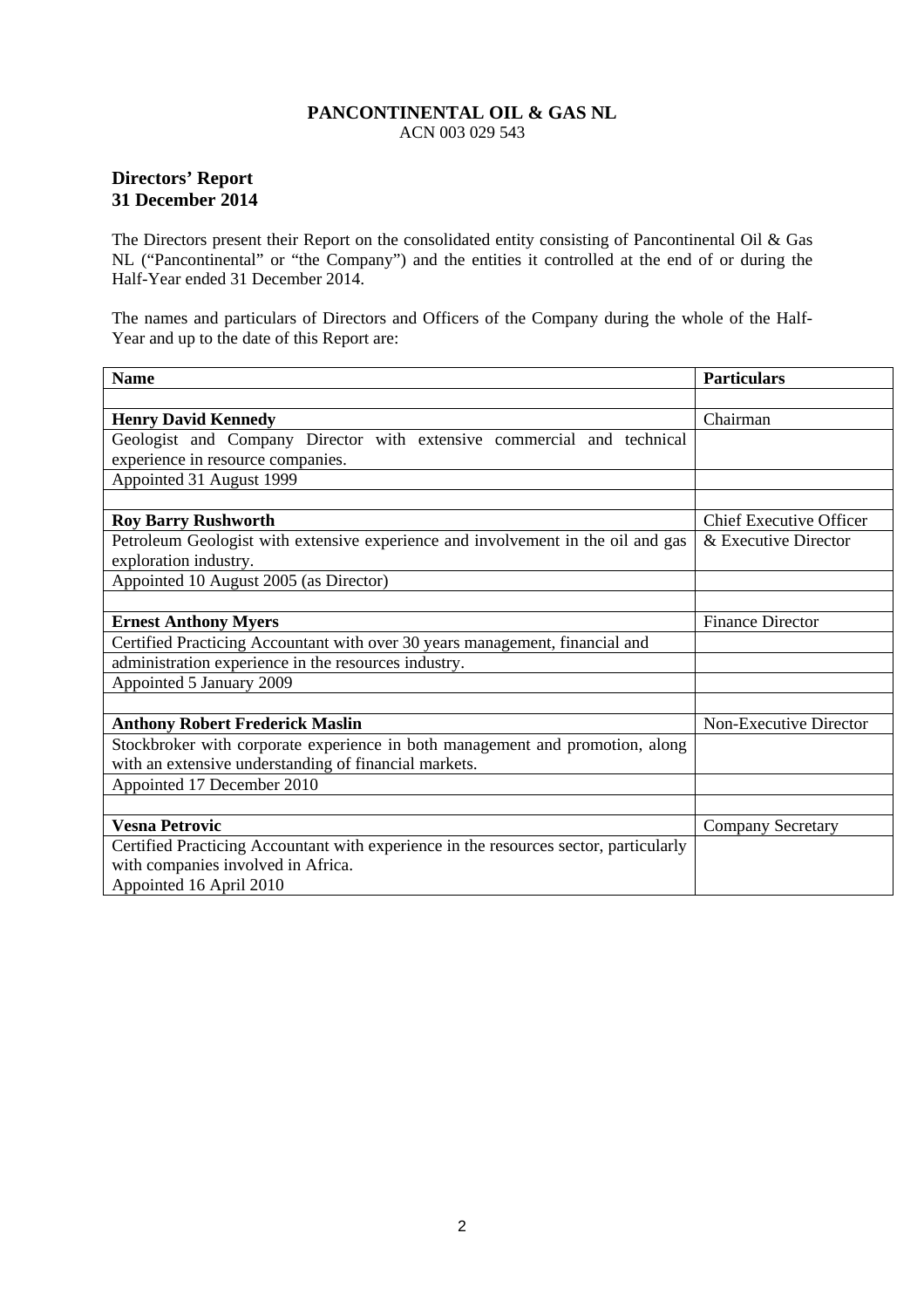### **Directors' Report 31 December 2014**

#### **Review and Results of Operations**

The review of the Consolidated Entity's operations during the Half-Year ended 31 December 2014 is as follows.

#### *Financial*

| Revenue                               | 193,480    |
|---------------------------------------|------------|
| Expenses                              | (351, 673) |
| Operating profit/(loss)               | (158, 193) |
| Income Tax                            |            |
| Operating profit/(loss) for Half-Year | (158, 193) |

#### **Review of Operations**

During the Half-Year Pancontinental maintained its focus on oil and gas exploration in Kenya and Namibia.

The activities undertaken during the period are detailed as follows:

#### **KENYA**

#### **Kenya Offshore Block L10A**

| Location:     | Lamu Basin                                                   |                            |
|---------------|--------------------------------------------------------------|----------------------------|
| Project Size: | 4,962 square kilometres                                      |                            |
| JV Partners:  | <b>BG</b> Group (Operator)<br>Pancontinental<br><b>PTTEP</b> | 50.00%<br>18.75%<br>31.25% |

#### **Exploration Activity**

During 2014, Pancontinental and its joint venture partners drilled the Sunbird-1 well in permit L10A. The well was a successful discovery, the first for Kenya and in fact the first for the entire East African coast. Pancontinental's long held theories were validated by the discovery and data acquired has enabled a deeper understanding of the geology in the area.

Analysis of the newly proven oil system has been ongoing and due to the large amount of data extracted this analysis will continue until a detailed review is finalised and interpreted. In addition to the permit's own exploration findings via seismic and drilling, the joint venture is eagerly awaiting the drilling of Anadarko's Mlima well in the adjacent permit L11B.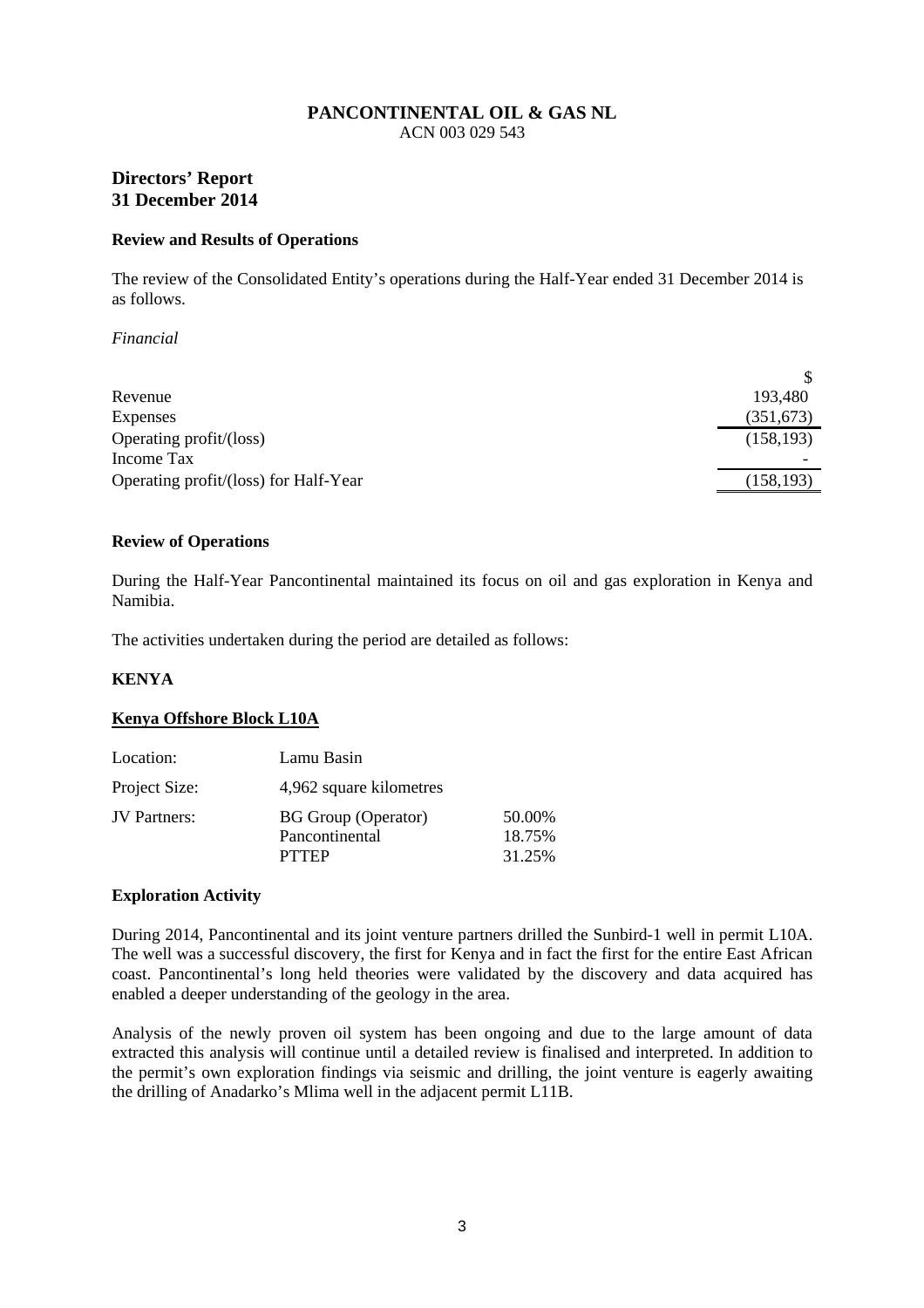#### **PANCONTINENTAL OIL & GAS NL**  ACN 003 029 543 **CAMU** KIPINI × **VOID** L75LT6 **L15** L6 1.74 **MARIDADI1B** 43 142141 ue **MALINDE** L16<br>1758.3 LB<br>7039.07 L12<br>4981.78 Anadarko's planned  $\frac{19}{5110.06}$ Mlima well L11A will be AS L69 drilled in this permit × **L104** L11B × L10B



Figure 1 - Pancontinental's Kenyan Permits [Source: National Oil Corporation of Kenya]

#### **Kenya Offshore Block L10B**

| Location:           | Lamu Basin                                   |                  |
|---------------------|----------------------------------------------|------------------|
| Project Size:       | 5,585 square kilometres                      |                  |
| <b>JV</b> Partners: | <b>BG</b> Group (Operator)<br>Pancontinental | 75.00%<br>25.00% |

The L10A and L10B permits are both located in the Lamu Basin, adjacent to each other. The geology of the two permits is believed to be similar due to sediments and nutrients from the Tana River depositing in two troughs which run through both the L10A and L10B permits.

The L10B joint venture recently secured a 12 month extension on the work commitment programme from the Kenyan Ministry of Energy and Petroleum. The extension will provide the joint venture with valuable time to assess the impact of the Sunbird well and regional exploration on the geological theories held for the area.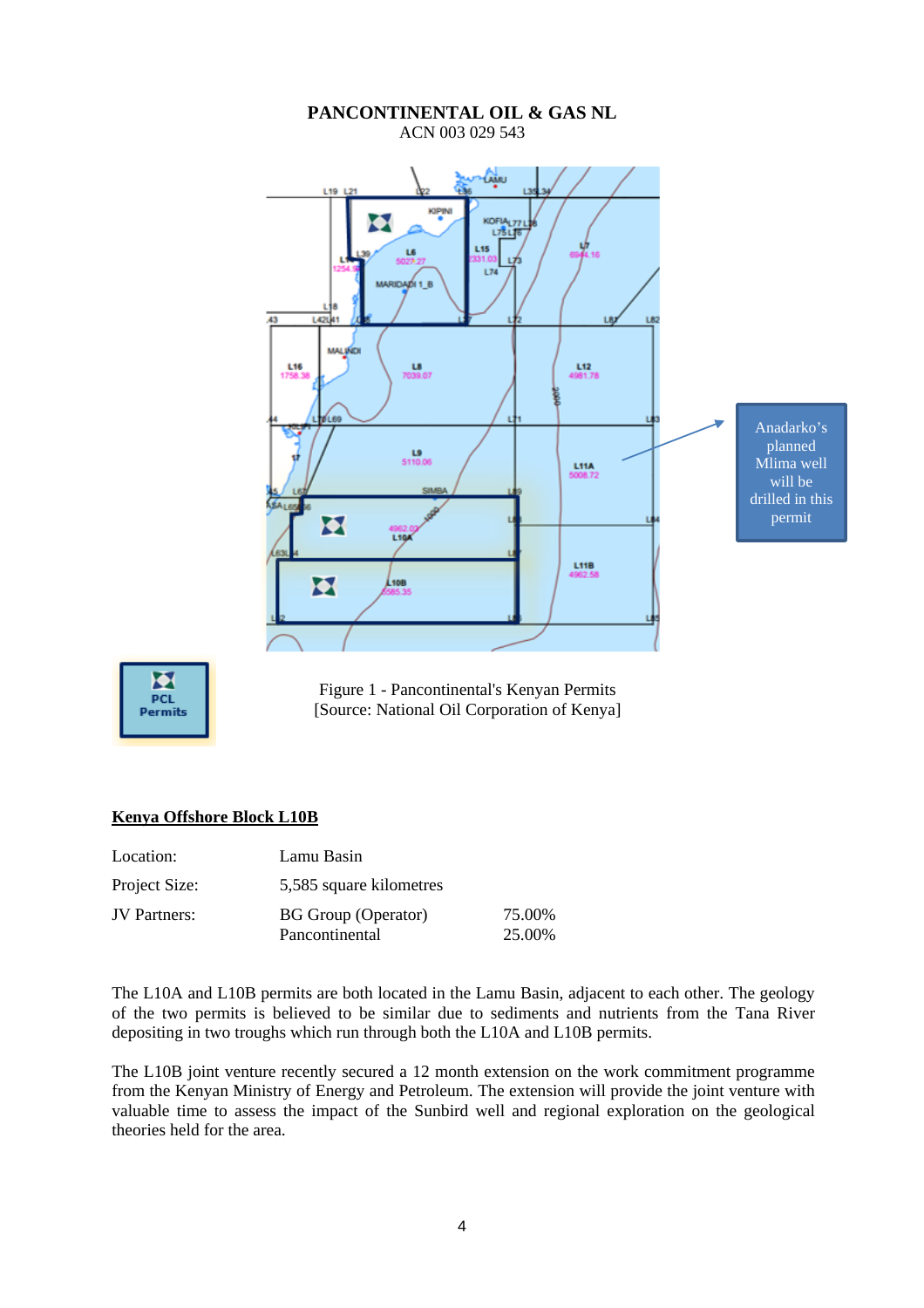#### **Kenya Onshore/Offshore Block L6**

| Location:                       | Lamu Basin                                                             |                            |  |  |
|---------------------------------|------------------------------------------------------------------------|----------------------------|--|--|
| Project Size:                   | 5,010 square kilometres                                                |                            |  |  |
| <b>JV</b> Partners<br>Offshore: | <b>FAR Limited</b><br>[Operator]<br>Pancontinental                     | 60.00%<br>40.00%           |  |  |
| <b>JV</b> Partners<br>Onshore:  | Milio International [Operator]<br>Pancontinental<br><b>FAR Limited</b> | 60.00%<br>16.00%<br>24.00% |  |  |

#### **Onshore**

Dubai based Milio International farmed in to the onshore portion of permit L6 and preparations for a seismic survey are underway with a well expected thereafter. Both the seismic and the exploration well will be at no cost to Pancontinental even in the case of unexpected cost overruns.

Milio sought additional acreage to their existing Kenyan permit L20 which is located adjacent to permit L6. With its investment in Kenya and planned forward exploration activities, Pancontinental looks forward to the results that Milio will produce in its quest for exploration success.



Figure 2 – Milio farmin area [Source: Operator FAR Limited]

#### **Offshore**

Pancontinental holds a strong interest in the offshore portion of permit L6 alongside joint venture partner FAR Limited. The offshore area of the permit has been worked up and there are a number of prospects and leads which are considered drill ready.

Milio's onshore exploration programme may provide results which will assist with the analysis of the clastics (sandstone) in the area while the recently drilled Sunbird-1 well will also assist with uncovering unknown elements of the reef (carbonate) environments present.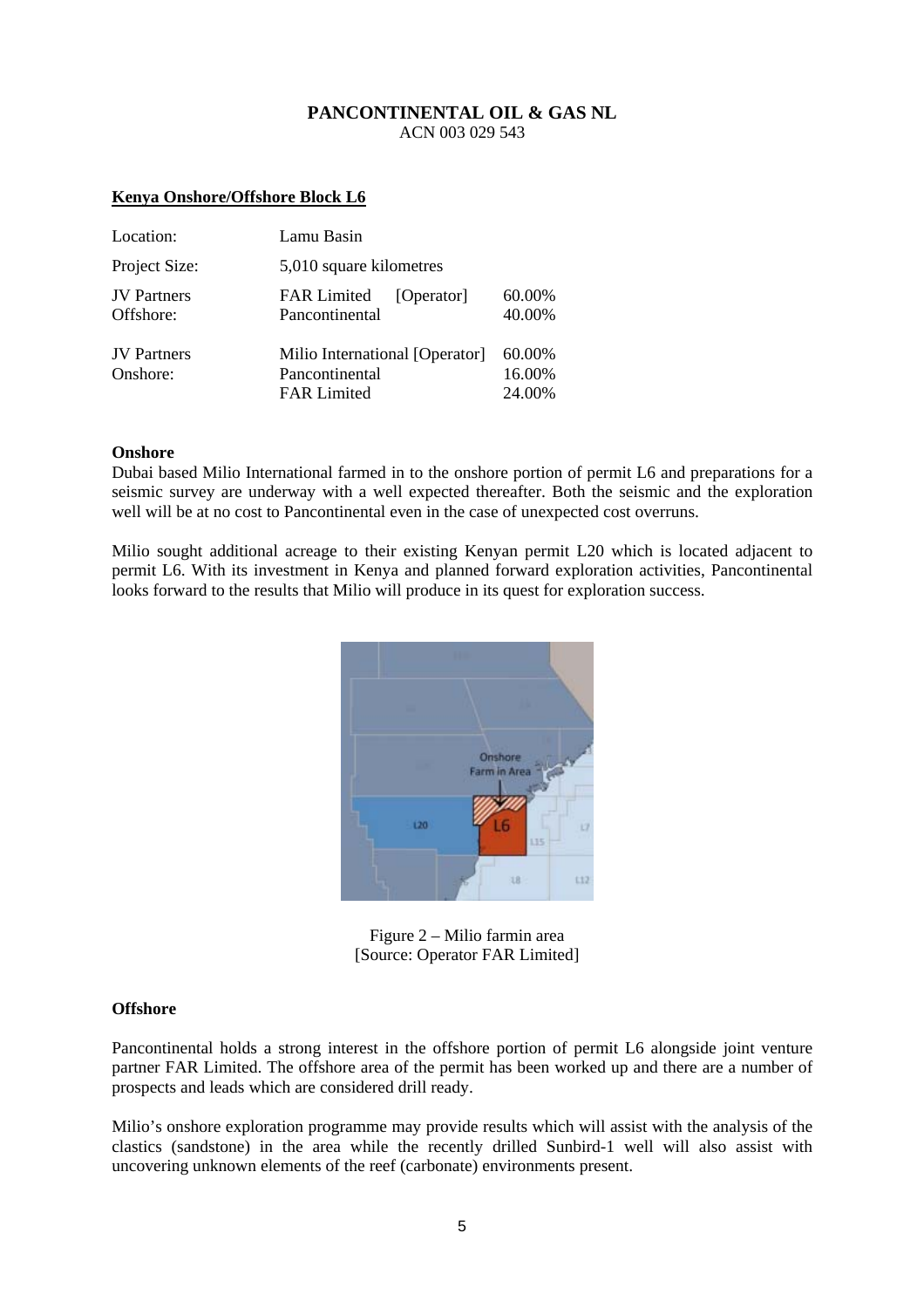#### **NAMIBIA**

#### **Namibia Offshore EL 0037**

| Location:     | Walvis Basin                                     |                  |
|---------------|--------------------------------------------------|------------------|
| Project Size: | 17,295 square kilometres                         |                  |
| JV Partners:  | Tullow Kudu Limited (Operator)<br>Pancontinental | 65.00%<br>30.00% |
|               | Paragon Oil & Gas (Pty) Ltd                      | 5.00%            |

Exploration licence EL 0037 was granted over three permits in the Walvis Basin.



Figure 3 - Pancontinental's Namibian Permits

Highly respected Tullow Oil has commenced the agreed farm in exploration programme by completing extensive 3D and 2D seismic as well as initial interpretation. This programme has been fully funded by Tullow with no costs reverting back to Pancontinental.

With ongoing interpretation and mapping, should the joint venture agree on a site and date for drilling, this phase of the exploration programme will also be fully funded by Tullow with no expenditure "caps".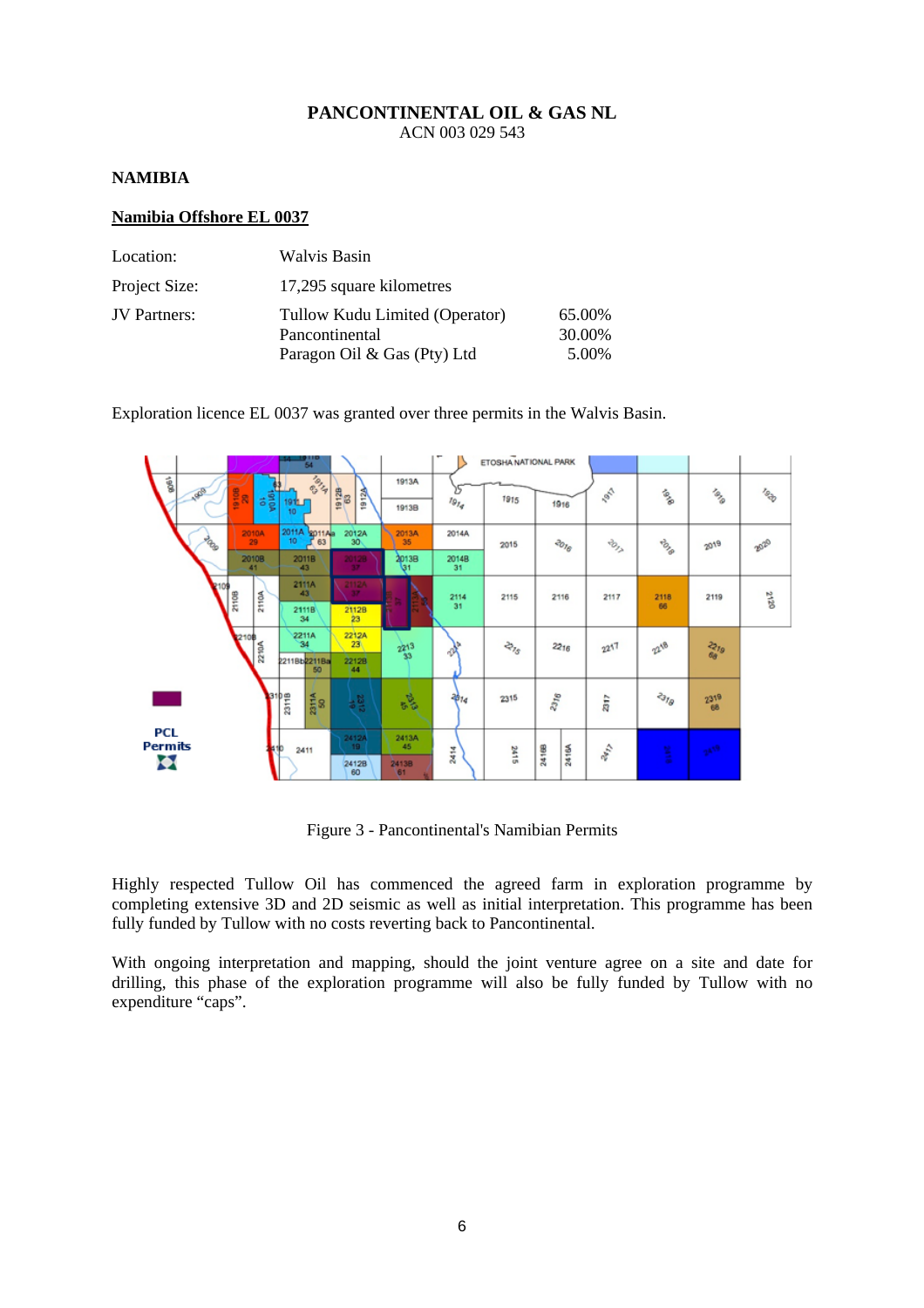#### **CORPORATE**

Due to the current state of the market, Pancontinental has undergone both a technical and financial assessment of the Company with the following matters addressed in a bid to keep non-essential costs down and provide continuing capital to the Company's core assets:

- $\triangleright$  Pancontinental has made arrangements for the relinquishment of all of its Western Australian permits due to the lower reward profile of the projects;
- $\triangleright$  Cost-effective accommodation was sourced for the Company and as such the head office relocated to West Perth where the rents are significantly less than the current rental paid; and
- $\triangleright$  Analysis of overheads in order to streamline processes and make effective use of in house expertise.

#### **Changes In State of Affairs**

During the Half-Year ended 31 December 2014, there was no significant change in the entity's state of affairs other than that referred to in the Half-Year Financial Statements or Notes thereto.

This Report is made in accordance with a Resolution of the Directors.

E.a. Myers

E A Myers **Director** PERTH, 16th day of March 2015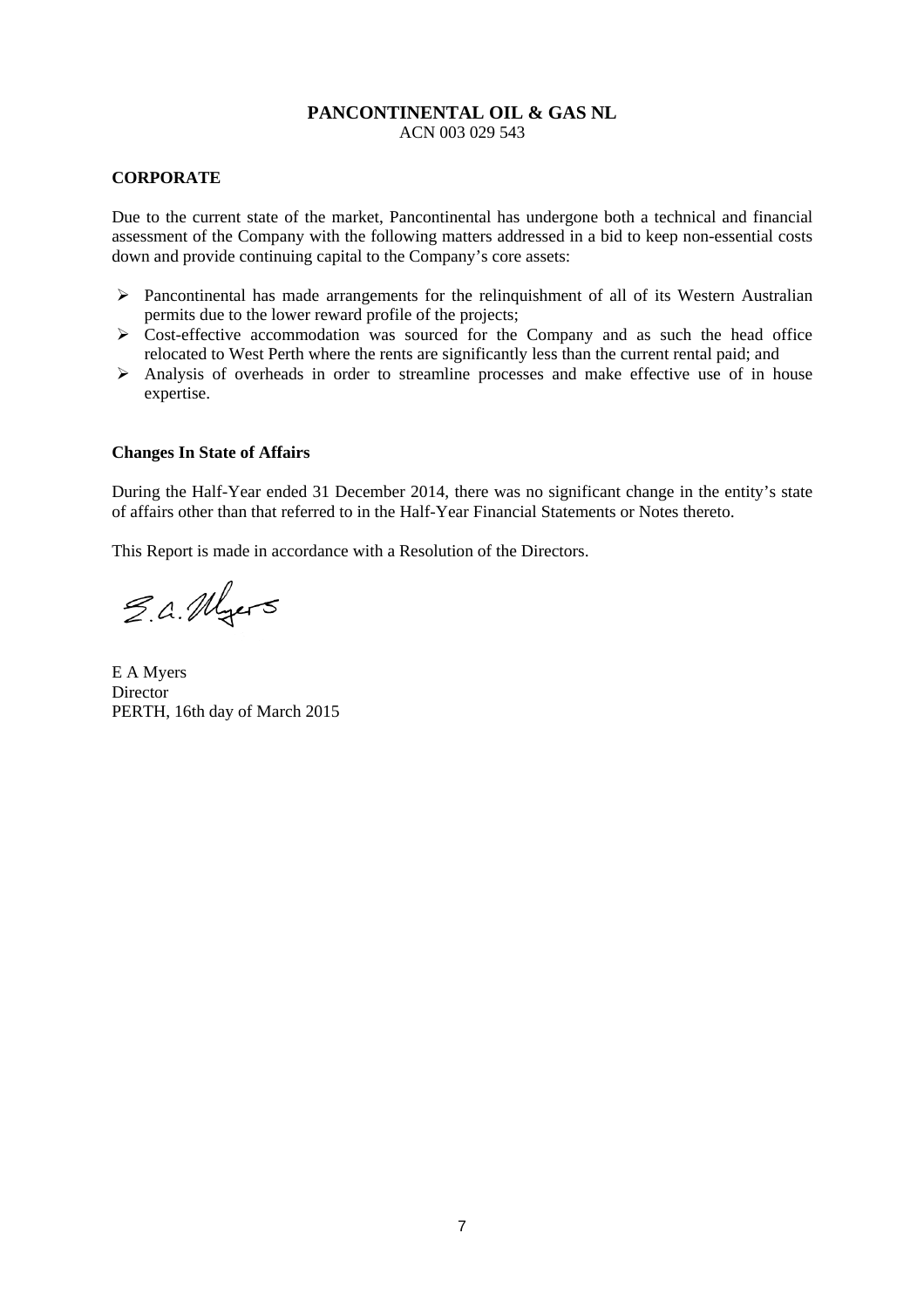

Level 1, Lincoln House, 4 Ventnor Avenue, West Perth WA 6005 P.O. Box 8716, Perth Business Centre WA 6849 Phone (08) 9486 7094 www.rothsayresources.com.au

**The Directors** Pancontinental Oil & Gas NL **PO Box 8260 Perth Business Centre** Perth WA 6849

**Dear Sirs** 

In accordance with Section 307C of the Corporations Act 2001 (the "Act") I hereby declare that to the best of my knowledge and belief there have been:

- $\mathbf{i}$ no contraventions of the auditor independence requirements of the Act in relation to the audit of the 31 December 2014 interim financial statements; and
- $\mathsf{ii}$ no contraventions of any applicable code of professional conduct in relation to the audit.

Rolf Garda (Lead auditor)

**Rothsay Chartered Accountants** 

16/3/15 **Dated** 

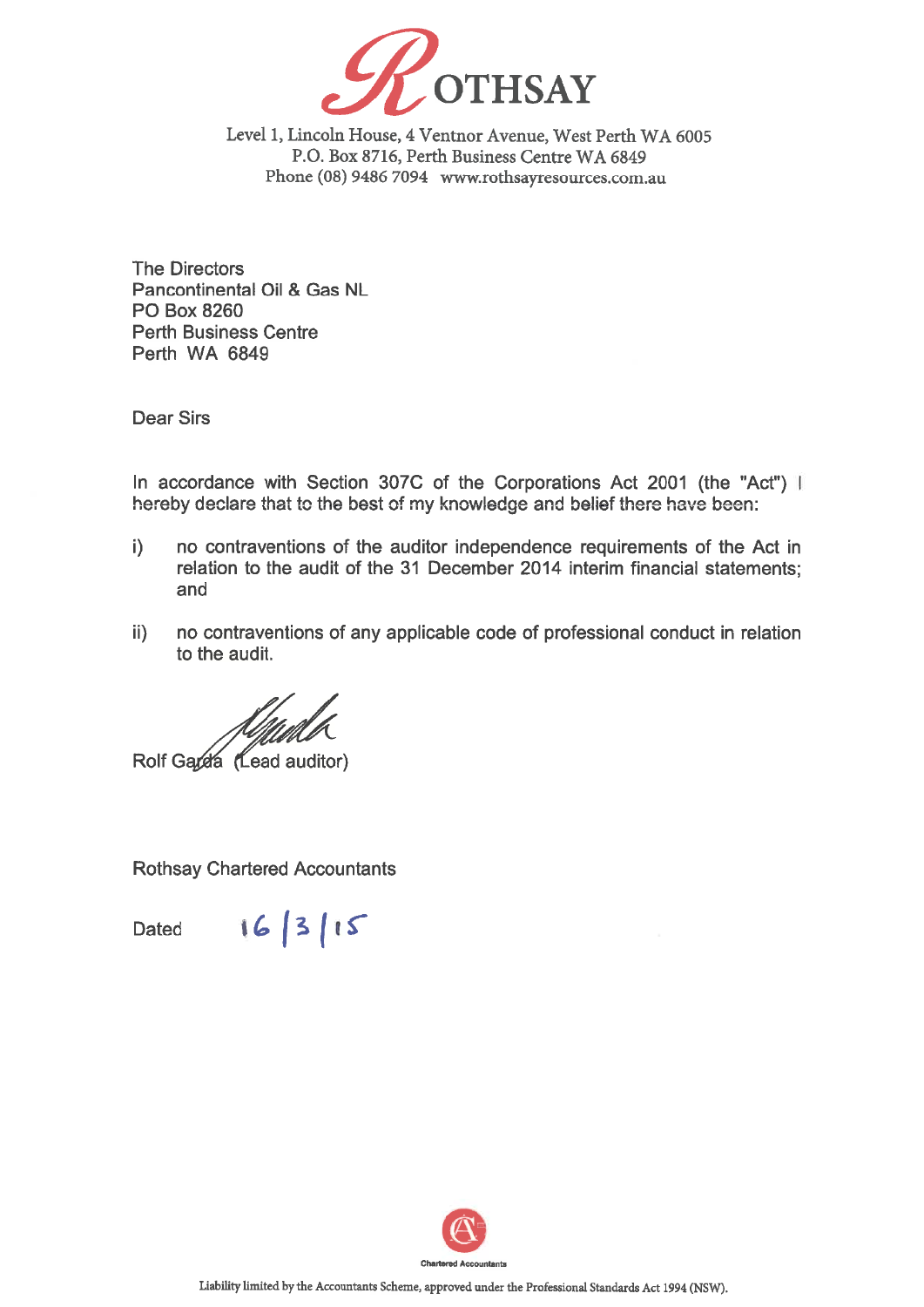

#### Level 1. Lincoln House. 4 Ventnor Avenue, West Perth WA 6005 P.O. Box 8716, Perth Business Centre WA 6849 Phone (08) 9486 7094 www.rothsayresources.com.au

#### Independent Review Report to the Members of Pancontinental Oil & Gas NL

#### The financial report and directors' responsibility

The interim consolidated financial report comprises the statement of financial position, statement of comprehensive income, statement of changes in equity, cashflow statement, accompanying notes to the financial statements, and the directors' declaration for Pancontinental Oil & Gas NL for the half-year ended 31 December 2014.

The Company's directors are responsible for the preparation and fair presentation of the consolidated financial report in accordance with Australian Accounting Standard AASB 134 Interim Financial Reporting and the Corporations Act 2001. This includes responsibility for the maintenance of adequate accounting records and internal controls that are designed to prevent and detect fraud and error, and for the accounting policies and accounting estimates inherent in the financial report.

#### Review approach

We conducted our review in accordance with Auditing Standard on Review Engagements ASRE 2410 Review of an Interim Financial Report Performed by the Independent Auditor of the Entity, in order to state whether, on the basis of the procedures described, we have become aware of any matter that makes us believe that the interim consolidated financial report is not in accordance with the Corporations Act 2001 including; giving a true and fair view of the consolidated financial position as at 31 December 2014 and the performance for the half year ended on that date; and complying with Australian Accounting Standard AASB 134 Interim Financial Reporting and the Corporations Regulations 2001. As auditor of Pancontinental Oil & Gas NL, ASRE 2410 requires that we comply with the ethical requirements relevant to the audit of the annual financial report.

A review of an interim financial report consists of making enquiries, primarily of persons responsible for financial and accounting matters, and applying analytical and other review procedures. A review is substantially less in scope than an audit conducted in accordance with Australian Auditing Standards and consequently does not enable us to obtain assurance that we would become aware of all significant matters that might be identified in an audit. Accordingly we do not express an audit opinion.

#### Independence

In conducting our review we have complied with the independence requirements of the Corporations Act 2001.

#### **Conclusion**

Based on our review, which is not an audit, we have not become aware of any matter that makes us believe that the interim consolidated financial report of Pancontinental Oil & Gas NL is not in accordance with the Corporations Act 2001, including:

- giving a true and fair view of the consolidated financial position as at 31 December 2014 and of the performance for the half-year ended on that date; and
- complying with Australian Accounting Standard AASB134 Interim Financial Reporting and the Corporations Regulations 2001.

Rothsay

**Rolf Garda Partner** 

Dated 16 3 15

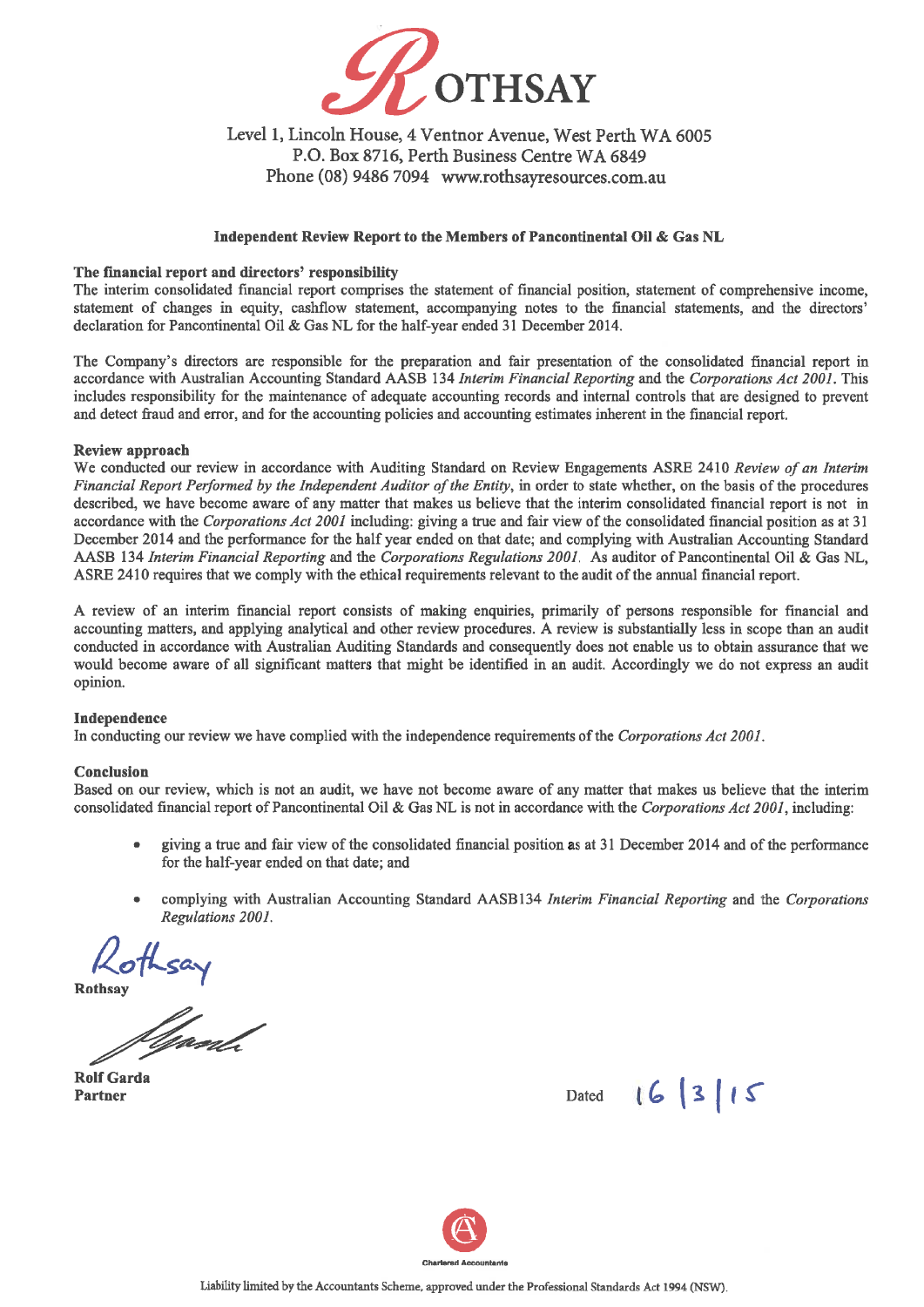#### **Directors' Declaration For The Half-Year Ended 31 December 2014**

The Directors declare that:

- (a) The attached Financial Statements and Notes thereto comply with Accounting Standards;
- (b) The attached Financial Statements and Notes thereto give a true and fair view of the financial position and performance of the consolidated entity;
- (c) In the Directors' opinion, the attached Financial Statements and Notes thereto are in accordance with the Corporations Act, 2001; and
- (d) In the Directors' opinion, there are reasonable grounds to believe that Pancontinental Oil  $\&$ Gas NL will be able to pay its debts as and when they become due and payable.

This declaration is made in accordance with a Resolution of the Directors pursuant to section 303(5) of the Corporations Act, 2001.

On behalf of the Directors

E.a. Myers

E A Myers Director PERTH, 16<sup>th</sup> day of March 2015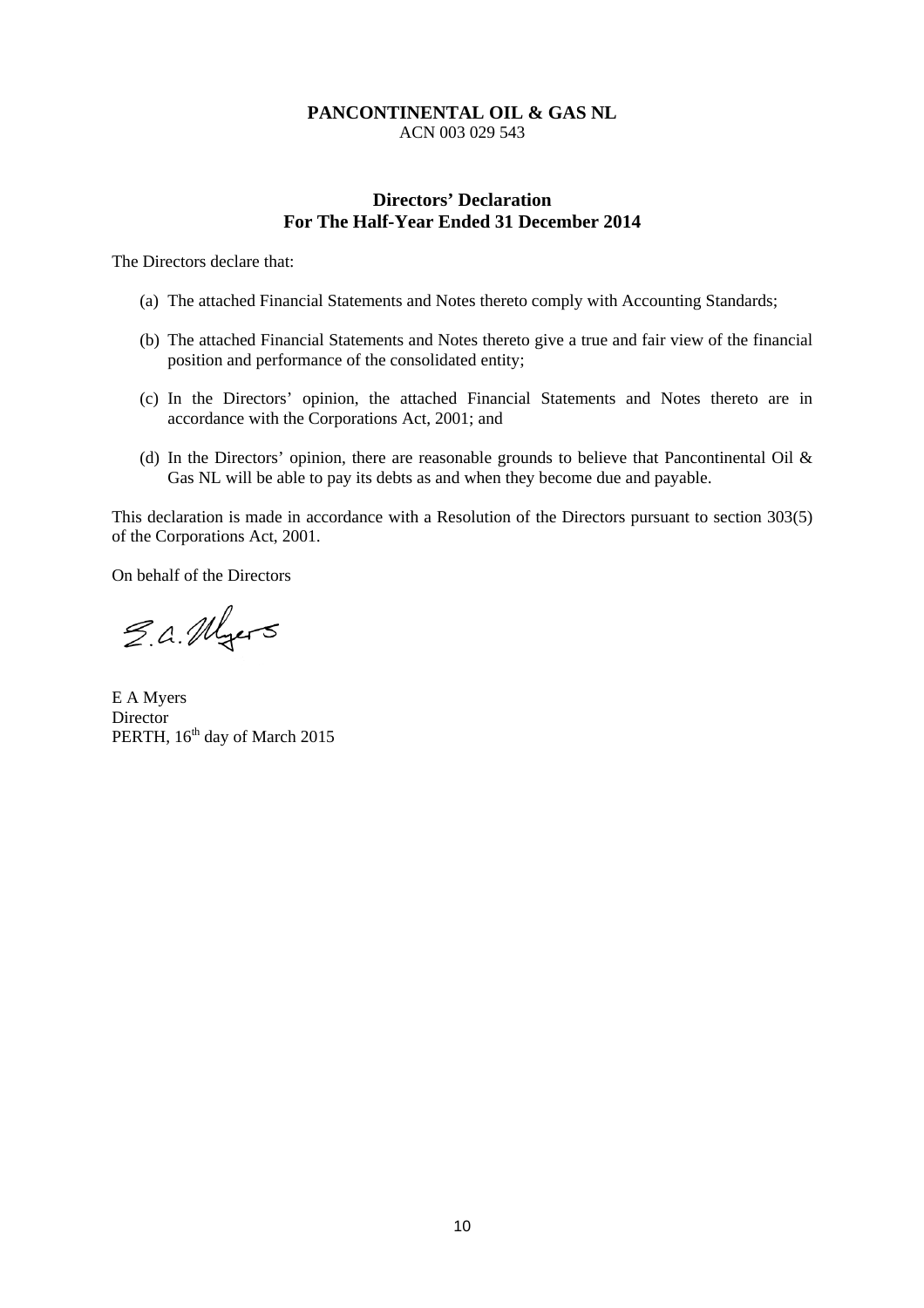#### **Condensed Consolidated Statement of Comprehensive Income For the Half-Year Ended 31 December 2014**

| <b>Continuing Operations</b>                            |             | <b>Half-Year</b><br><b>Ended</b> | <b>Half-Year</b><br><b>Ended</b> |
|---------------------------------------------------------|-------------|----------------------------------|----------------------------------|
|                                                         | <b>Note</b> | 31-Dec-14                        | 31-Dec-13                        |
|                                                         |             | \$                               | \$                               |
| <b>Operating Activities</b>                             |             |                                  |                                  |
| Depreciation                                            |             | (631)                            | (744)                            |
| Director remuneration and benefits expense              |             | (433, 251)                       | (230, 117)                       |
| Audit fees                                              |             | (37,698)                         | (4,500)                          |
| Generative exploration $&$ refund of joint venture cont |             | 509,924                          | (8,855,174)                      |
| Annual report costs                                     |             | (7, 454)                         | (7,770)                          |
| ASX fees                                                |             | (34, 482)                        | (39, 433)                        |
| Administration, accounting and secretarial fees         |             | (2,082)                          | (159, 685)                       |
| Insurance                                               |             | (19,217)                         | (22, 784)                        |
| Legal fees                                              |             | (3,762)                          | (27, 576)                        |
| Share registry costs                                    |             | (20,083)                         | (13,584)                         |
| Rent and outgoings                                      |             | (76,500)                         | (48,610)                         |
| Travel                                                  |             | (48, 047)                        | (87, 871)                        |
| Salaries                                                |             | (85, 738)                        |                                  |
| Other                                                   |             | (135,703)                        | (169, 915)                       |
| <b>Total Operating Activities</b>                       |             | (394, 724)                       | (9,667,763)                      |
| <b>Financing Activities</b>                             |             |                                  |                                  |
| Financing income                                        |             | 193,480                          | 907,704                          |
| Financing expenses                                      |             | 43,051                           | (6,621)                          |
| <b>Total Financing Activities</b>                       |             | 236,531                          | 901,083                          |
|                                                         |             |                                  |                                  |
| Profit/(Loss) before Income Tax Expense                 |             | (158, 193)                       | (8,766,680)                      |
| Income Tax Expense                                      |             |                                  |                                  |
| Profit/(Loss) for the Period                            |             | (158, 193)                       | (8,766,680)                      |
| <b>Other Comprehensive Income /(Loss)</b>               |             |                                  |                                  |
| Other comprehensive income                              |             |                                  |                                  |
| Other Comprehensive Income/(Loss) for the Period,       |             |                                  |                                  |
| <b>Net of Income Tax</b>                                |             |                                  |                                  |
|                                                         |             |                                  |                                  |
| <b>Total Comprehensive Income/(Loss) for the Period</b> |             | (158, 193)                       | (8,766,680)                      |
|                                                         |             |                                  |                                  |
| Basic Loss per share (cents per share)                  | 5           | (0.01)                           | (0.76)                           |
| Diluted loss per share (cents per share)                |             | (0.01)                           | (0.76)                           |

The above Condensed Consolidated Statement of Comprehensive Income should be read in conjunction with the accompanying Notes.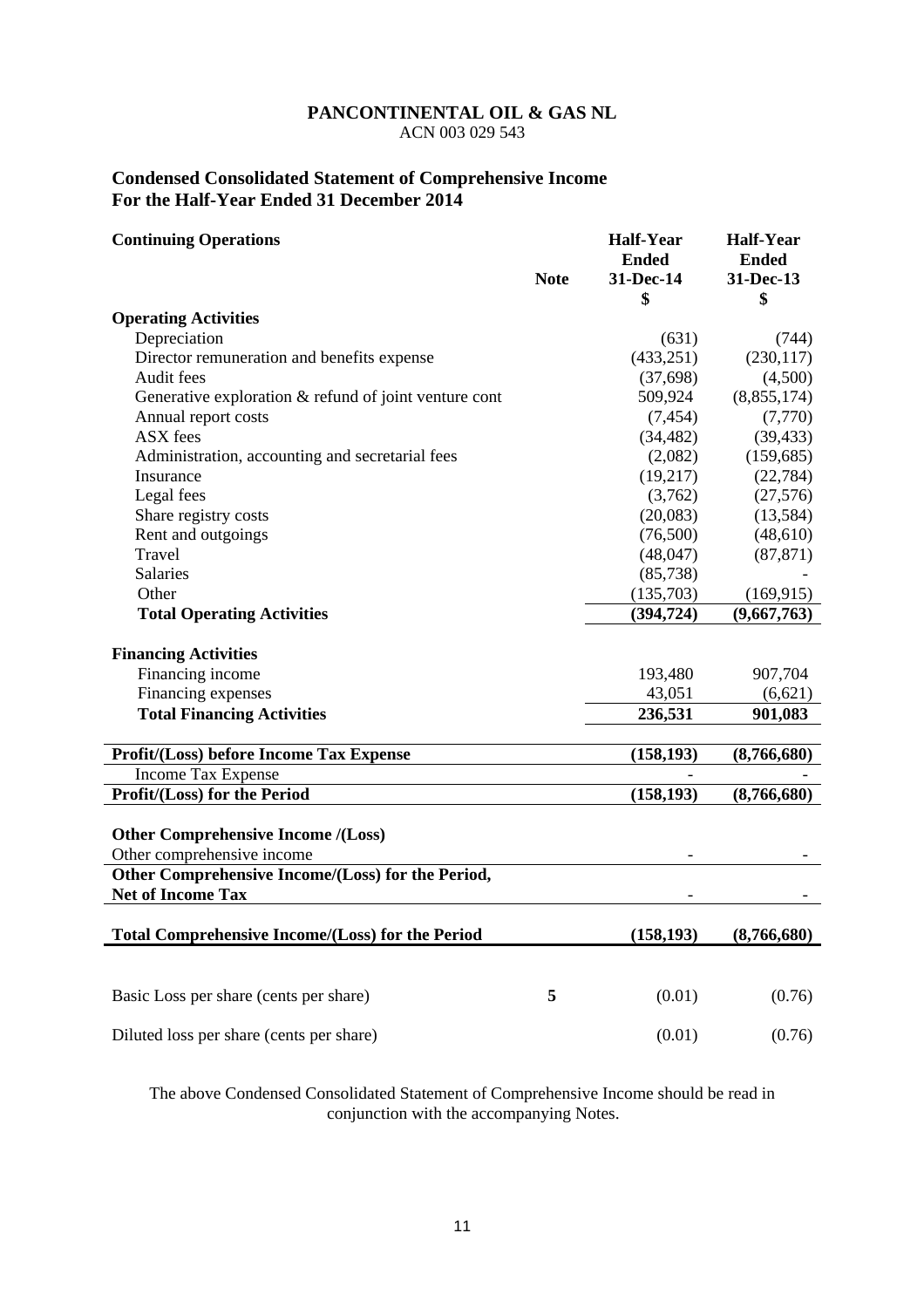#### **Condensed Consolidated Statement of Financial Position As at 31 December 2014**

|                                                 | <b>Note</b>    | <b>Half-Year</b><br><b>Ended</b><br>31-Dec-14<br>\$ | <b>Annual</b><br><b>Report</b><br>30-Jun-14<br>\$ |
|-------------------------------------------------|----------------|-----------------------------------------------------|---------------------------------------------------|
| <b>Current Assets</b>                           |                |                                                     |                                                   |
| Cash and cash equivalents                       | 3              | 8,778,964                                           | 9,665,484                                         |
| Trade and other receivables                     |                | 42,759                                              | 45,055                                            |
| <b>Total Current Assets</b>                     |                | 8,821,723                                           | 9,710,539                                         |
| <b>Non-Current Assets</b>                       |                |                                                     |                                                   |
| Plant and equipment                             |                | 756                                                 | 1,388                                             |
| Deferred exploration and evaluation expenditure |                | 52,056,160                                          | 45,950,928                                        |
| <b>Total Non-Current Assets</b>                 |                | 52,056,916                                          | 45,952,316                                        |
| <b>Total Assets</b>                             |                | 60,878,639                                          | 55,662,855                                        |
| <b>Current Liabilities</b>                      |                |                                                     |                                                   |
| Trade and other payables                        |                | 5,534,191                                           | 160,215                                           |
| <b>Total Current Liabilities</b>                |                | 5,534,191                                           | 160,215                                           |
| <b>Total Liabilities</b>                        |                | 5,534,191                                           | 160,215                                           |
| <b>Net Assets</b>                               |                | 55,344,448                                          | 55,502,640                                        |
| <b>Equity</b>                                   |                |                                                     |                                                   |
| Contributed equity                              | 4              | 99,411,998                                          | 99,411,998                                        |
| <b>Reserves</b>                                 |                | 154,000                                             | 345,179                                           |
| <b>Accumulated losses</b>                       | $\overline{2}$ | (44, 221, 550)                                      | (44, 254, 537)                                    |
| <b>Total Equity</b>                             |                | 55,344,448                                          | 55,502,640                                        |

The above Condensed Consolidated Statement of Financial Position should be read in conjunction with the accompanying notes.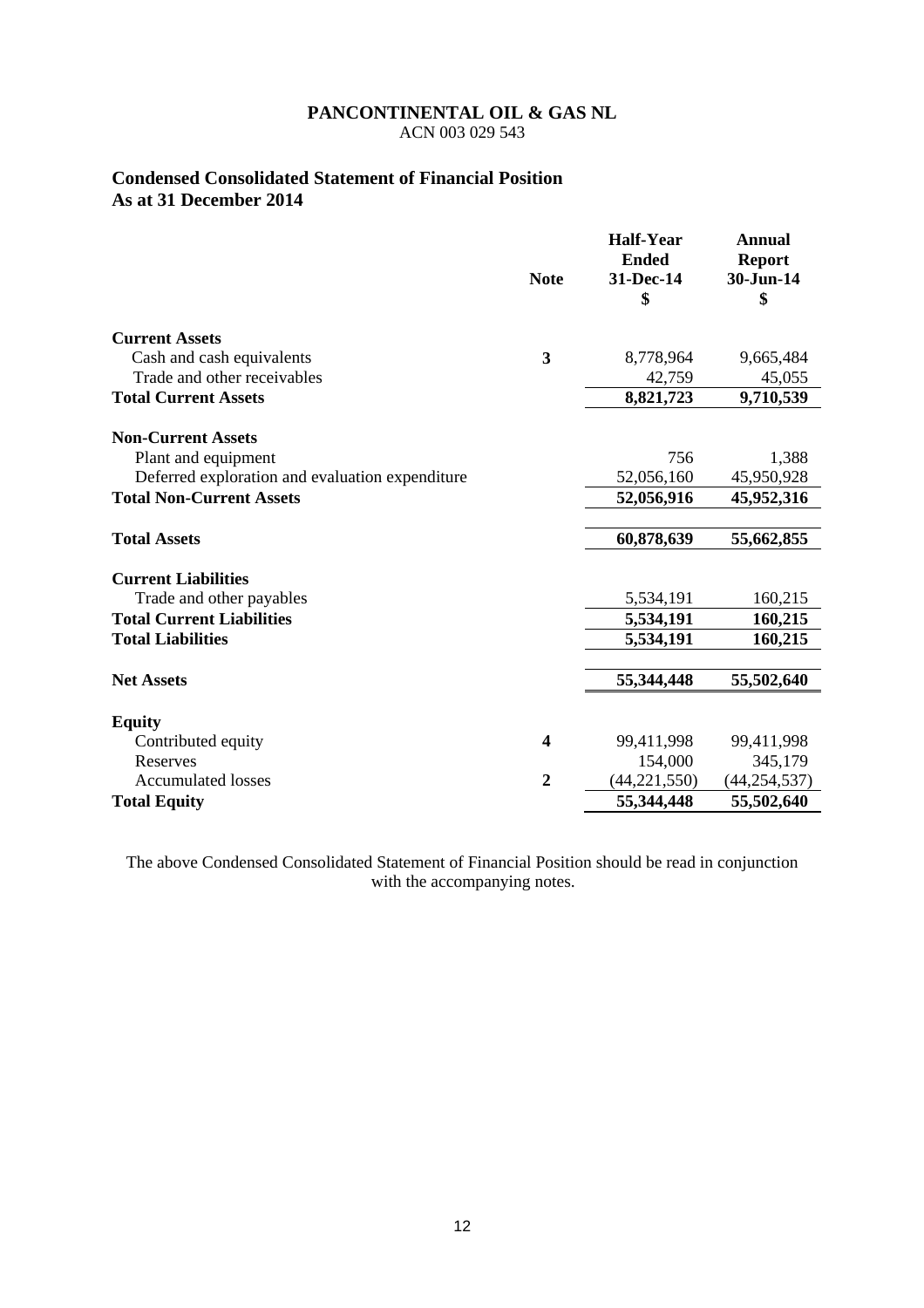#### **Consolidated Statement of Changes in Equity For the Half-Year ended 31 December 2014**

| <b>Consolidated</b>                | <b>Share</b><br>Capital | <b>Retained</b><br><b>Earnings</b> | Option<br><b>Reserve</b> | <b>Total</b><br><b>Equity</b> |
|------------------------------------|-------------------------|------------------------------------|--------------------------|-------------------------------|
| Balance at 1 July 2013             | 99,411,998              | (25, 185, 540)                     | 345,179                  | 74,571,637                    |
| Profit or loss                     |                         | (8,766,680)                        |                          | (8,766,680)                   |
| Other comprehensive income/(loss)  |                         |                                    |                          |                               |
| Shares issued (net of costs)       |                         |                                    |                          |                               |
| Share options                      |                         |                                    |                          |                               |
| <b>Balance at 31 December 2013</b> | 99,411,998              | (33,952,220)                       | 345,179                  | 65,804,957                    |
| Balance at 1 July 2014             | 99,411,998              | (44, 254, 537)                     | 345,179                  | 55,502,640                    |
| Profit or loss                     |                         | (158, 193)                         |                          | (158, 193)                    |
| Other comprehensive income/(loss)  |                         |                                    |                          |                               |
| Shares issued (net of costs)       |                         |                                    |                          |                               |
| Share options                      |                         | 191,180                            | (191, 179)               |                               |
| <b>Balance at 31 December 2014</b> | 99,411,998              | (44, 221, 550)                     | 154,000                  | 55,344,448                    |

The above Consolidated Statement of Changes in Equity should be read in conjunction with the accompanying notes.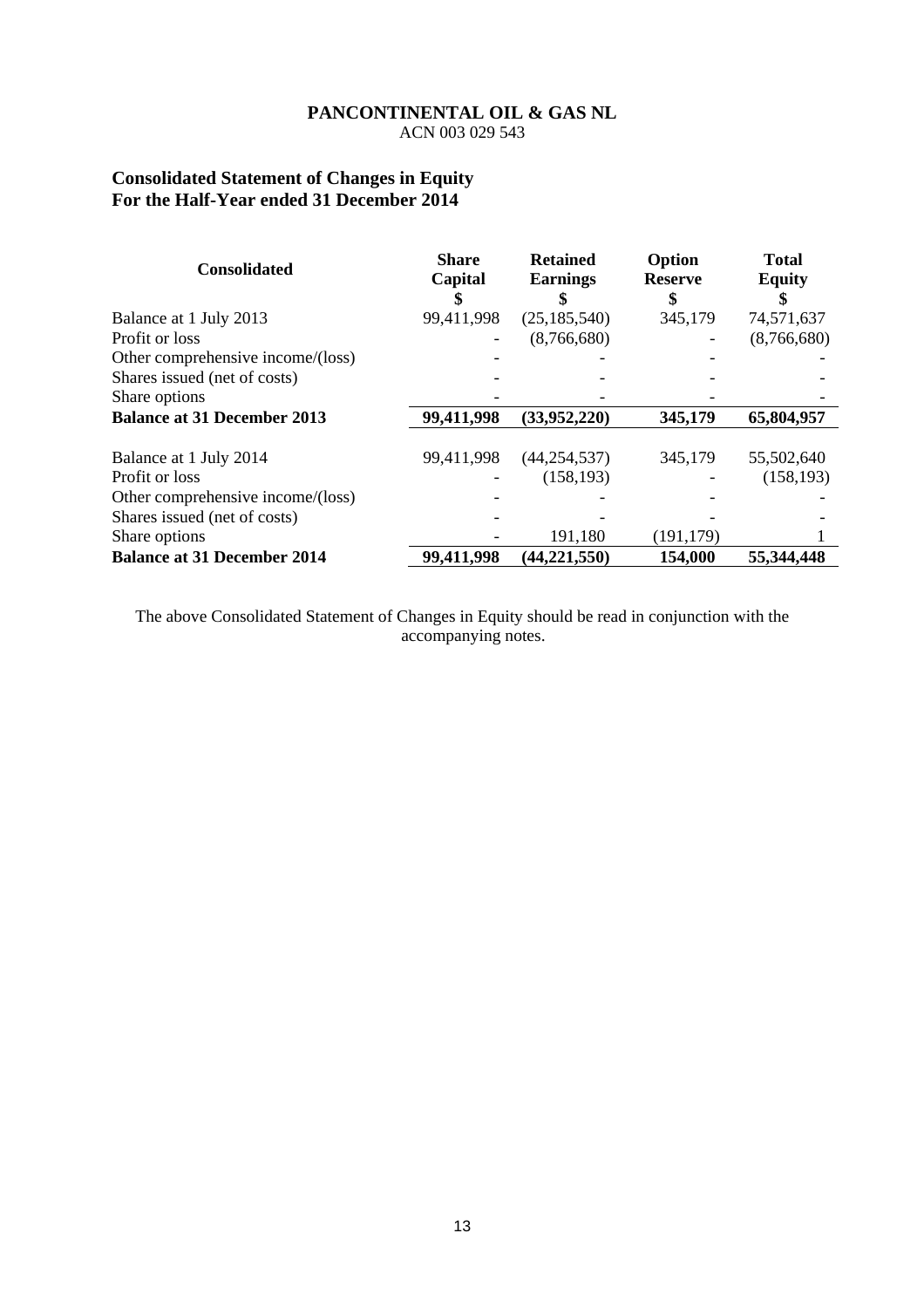ACN 003 029 543

#### **Consolidated Statement of Cash Flows For The Half-Year Ended 31 December 2014**

|                                                            | <b>Half-Year</b> | <b>Half-Year</b> |
|------------------------------------------------------------|------------------|------------------|
|                                                            | <b>Ended</b>     | <b>Ended</b>     |
|                                                            | 31-Dec-14        | 31-Dec-13        |
|                                                            | \$               | \$               |
| <b>Cash Flows from Operating</b>                           |                  |                  |
| Payments to suppliers and employees                        | (965, 304)       | (911, 447)       |
| Interest received                                          | 193,480          | 907,704          |
| Other (Refund of Joint Venture Contributions)              | 658,580          | 2,266,032        |
| <b>Net Cash from Operating Activities</b>                  | (113, 244)       | 2,262,289        |
| <b>Cash Flows from Investing</b>                           |                  |                  |
| Acquisition of plant $&$ equipment                         |                  |                  |
| <b>Exploration</b> expenditure                             | (826, 474)       | (1,598,734)      |
| <b>Net Cash from Investing Activities</b>                  | (826, 474)       | (1,598,734)      |
| <b>Cash Flows from Financing</b>                           |                  |                  |
| Issue of shares                                            |                  |                  |
| <b>Net Cash from Financing Activities</b>                  |                  |                  |
| Net Increase (Decrease) In Cash and Cash Equivalents       | (939, 718)       | 663,555          |
| Cash and Cash Equivalents at beginning of Half-Year 1 July | 9,665,484        | 33,821,848       |
| Exchange rate adjustments                                  | 53,198           | (4,027)          |
| Cash and Cash Equivalents at end of Half-Year              | 8,778,964        | 34,481,376       |

The above Consolidated Statement of Cash Flows should be read in conjunction with the accompanying notes.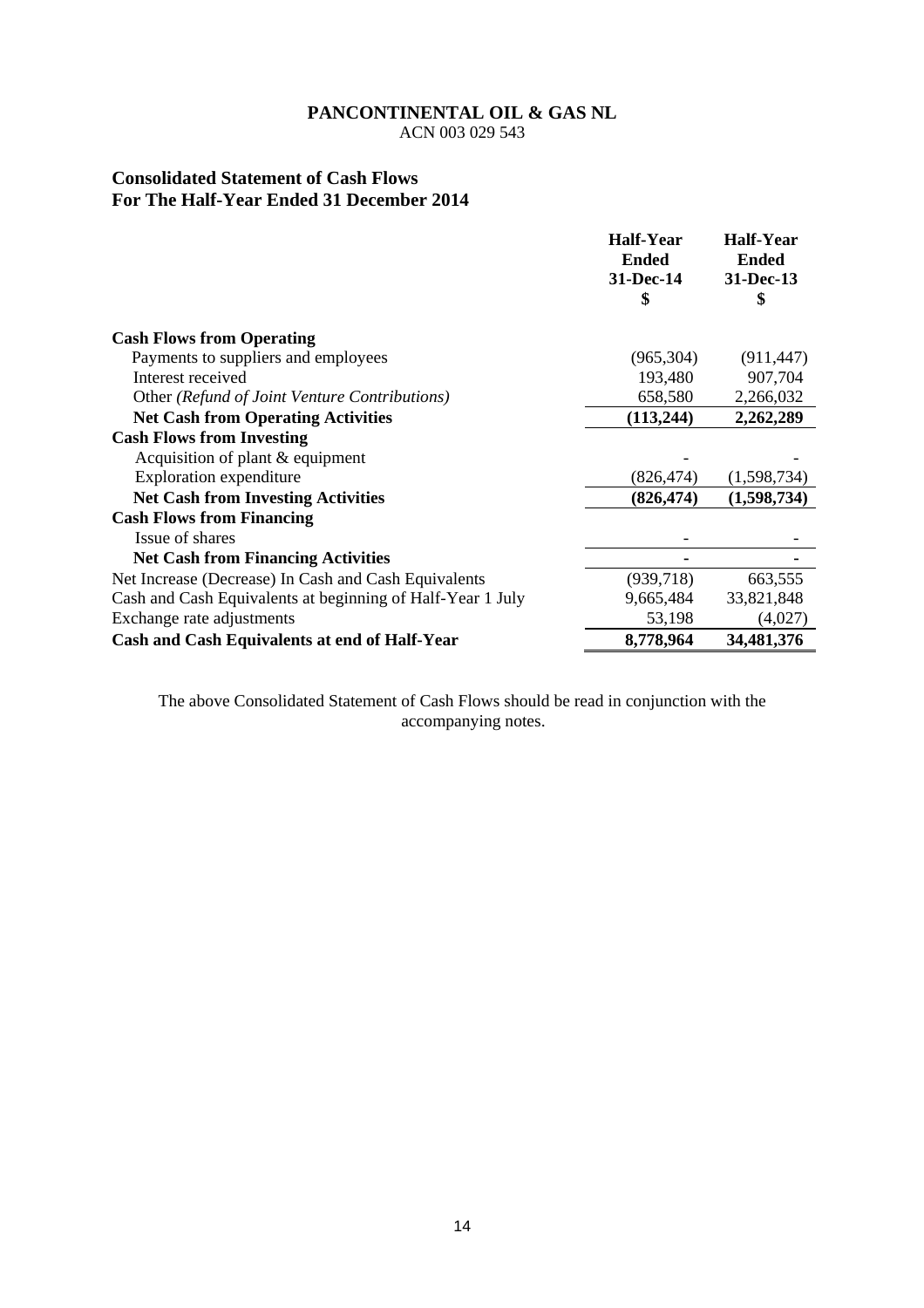ACN 003 029 543

#### **Notes to the Financial Statements For the Half-Year ended 31 December 2014**

#### **1. Basis of Preparation of Half-Year Financial Statements**

This general purpose financial report for the Half-Year ended 31 December 2014 has been prepared in accordance with the Corporations Act 2001 and Accounting Standard AASB 134: Interim Financial Reporting. This Half-Year Report does not include all the notes of the type normally included in an annual financial report. Accordingly, this report should be read in conjunction with the Annual Report for the year ended 30 June 2014 and public announcements made by Pancontinental Oil & Gas NL during the Half-Year in accordance with any continuous disclosure obligations arising under the Corporations Act, 2001.

The accounting policies have been consistently applied to all the periods presented, unless otherwise stated.

#### *Principles of Consolidation*

The consolidated financial statements are those of the consolidated entity, comprising Pancontinental Oil & Gas NL and the companies it controlled from time to time during the half-year and at balance date.

Information from the financial statements of subsidiaries is included from the date the parent company obtains control until such time as control ceases. Where there is loss of control of a subsidiary, the consolidated financial statements include the results for that part of the reporting period during which the company had control. All intercompany balances and transactions, including unrealised profits arising from intra group transactions, have been eliminated in full.

#### *Cash*

Cash and cash equivalents includes cash on hand, deposits held at call with financial institutions, other short term, highly liquid investments with original maturities of three months or less that are readily convertible to known amounts of cash and which are subject to an insignificant risk of changes in value.

#### *Taxation*

The Company has not brought to account the estimated future income tax benefits attributable to tax losses and temporary differences as a deferred tax asset, as it is not yet considered probable that future taxable profit will be available for utilisation.

#### *Impairment of Assets*

The recoverable amount of an asset is determined as the higher of net selling price and value in use. Plant and equipment is carried at cost less accumulated depreciation and any accumulated impairment losses (the cost method). The fair value of plant and equipment, as determined by reference to observable prices, is not materially different to the carrying amount.

#### *Capitalisation of Exploration and Evaluation Costs*

The Company complies with AASB 6 *Exploration for and Evaluation of Mineral Resources*. Costs arising from exploration and evaluation activities are carried forward provided such costs are expected to be recouped through successful development, or by sale, or where exploration and evaluation activities have not, at reporting date, reached a stage to allow reasonable assessment regarding the existence of economically recoverable reserves.

Costs carried forward in respect of an area that is abandoned are written off in the year which the decision to abandon is made.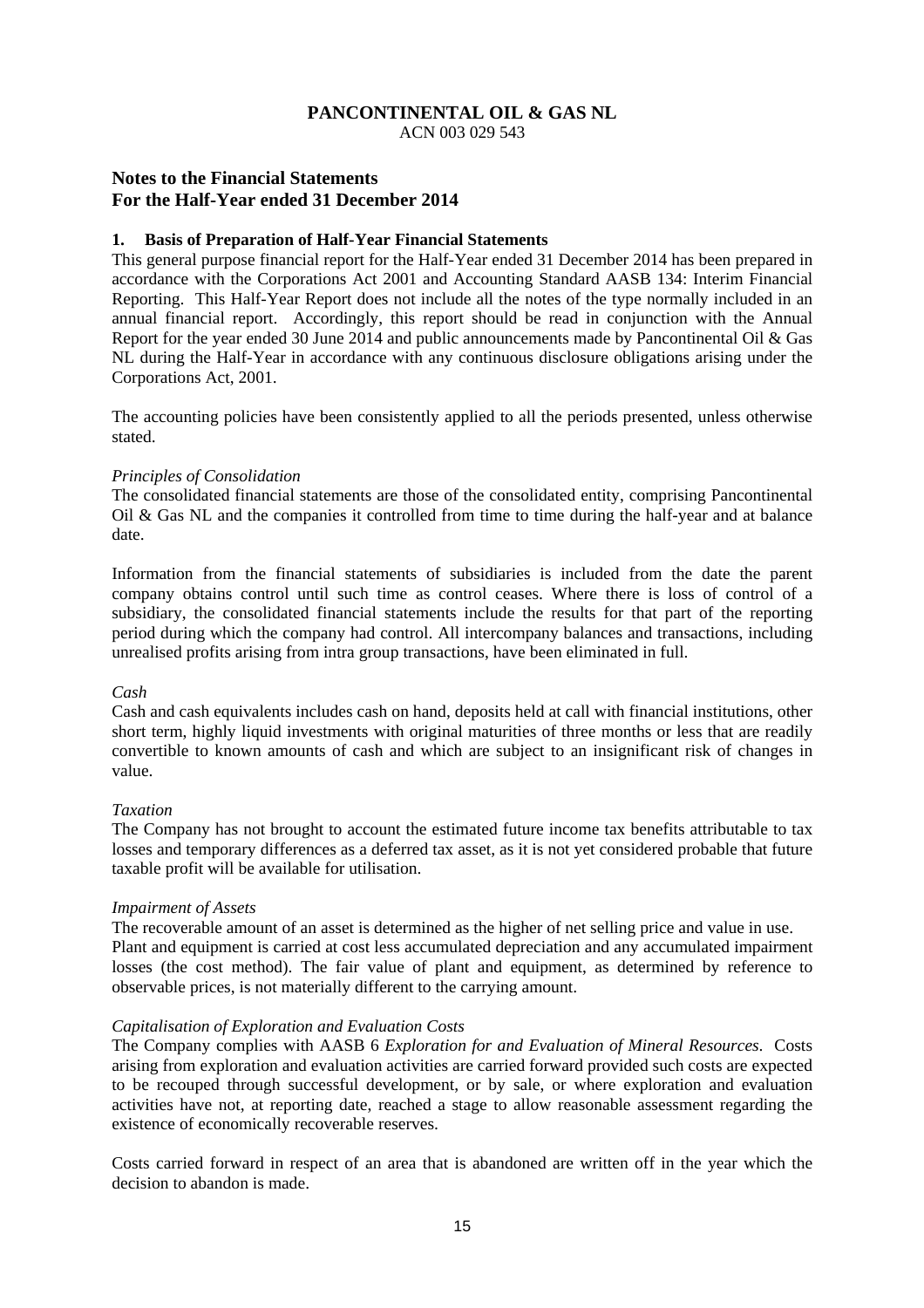ACN 003 029 543

#### **Notes to the Financial Statements For the Half-Year ended 31 December 2014**

#### **1. Basis of Preparation of Half-Year Financial Statements Continued**

#### *Significant Accounting Policies & Changes in Accounting Policies*

The accounting policies applied by the consolidated entity in this consolidated interim financial report are the same as those applied by the consolidated entity in its consolidated financial report as at and for the year ended 30 June 2014.

In the half-year ended 31 December 2014, the Group has reviewed all of the new and revised Standards and Interpretations issued by the AASB that are relevant to its operations and effective for annual reporting periods beginning on or after 1 July 2014.

It has been determined by the Group that there is no impact, material or otherwise, of the new and revised Standards and Interpretations on its business and, therefore, no change is necessary to Group accounting policies.

The Group has also reviewed all new Standards and Interpretations that have been issued but are not yet effective for the half-year ended 31 December 2014. As a result of this review the Group has determined that there is no impact, material or otherwise, of the new and revised Standards and Interpretations on its business and, therefore, no change necessary to Group accounting policies.

#### **2. Accumulated Losses**

|                                                                                                                                                                          | <b>Half-Year</b><br><b>Ended</b><br>31-Dec-14<br>\$ | <b>Half-Year</b><br><b>Ended</b><br>31-Dec-13<br>\$ |
|--------------------------------------------------------------------------------------------------------------------------------------------------------------------------|-----------------------------------------------------|-----------------------------------------------------|
| Loss from ordinary activities after related income tax expense<br>Accumulated profits (losses) brought forward<br>Adjustment from options (options vesting and expiring) | (158, 193)<br>(44, 254, 537)<br>191,180             | (8,766,680)<br>(25, 185, 540)                       |
| Accumulated profits (losses) at end of Half-Year                                                                                                                         | (44, 221, 550)                                      | (33,952,220)                                        |
| 3.<br><b>Reconciliation of Cash</b>                                                                                                                                      |                                                     |                                                     |
| Cash at the end of the Half-Year as shown in the Statement of<br>Cash Flows is reconciled to the related items in the Financial<br>Statements as follows:                | 31-Dec-14<br>\$                                     | 30-Jun -14<br>\$                                    |
| Deposits $-$ at call<br>Deposits – security<br>Cash on hand and at bank                                                                                                  | 7,683,468<br>882,200<br>213,296                     | 8,555,016<br>882,200<br>228,268                     |
| <b>Cash and Equivalents at 31 December</b>                                                                                                                               | 8,778,964                                           | 9,665,484                                           |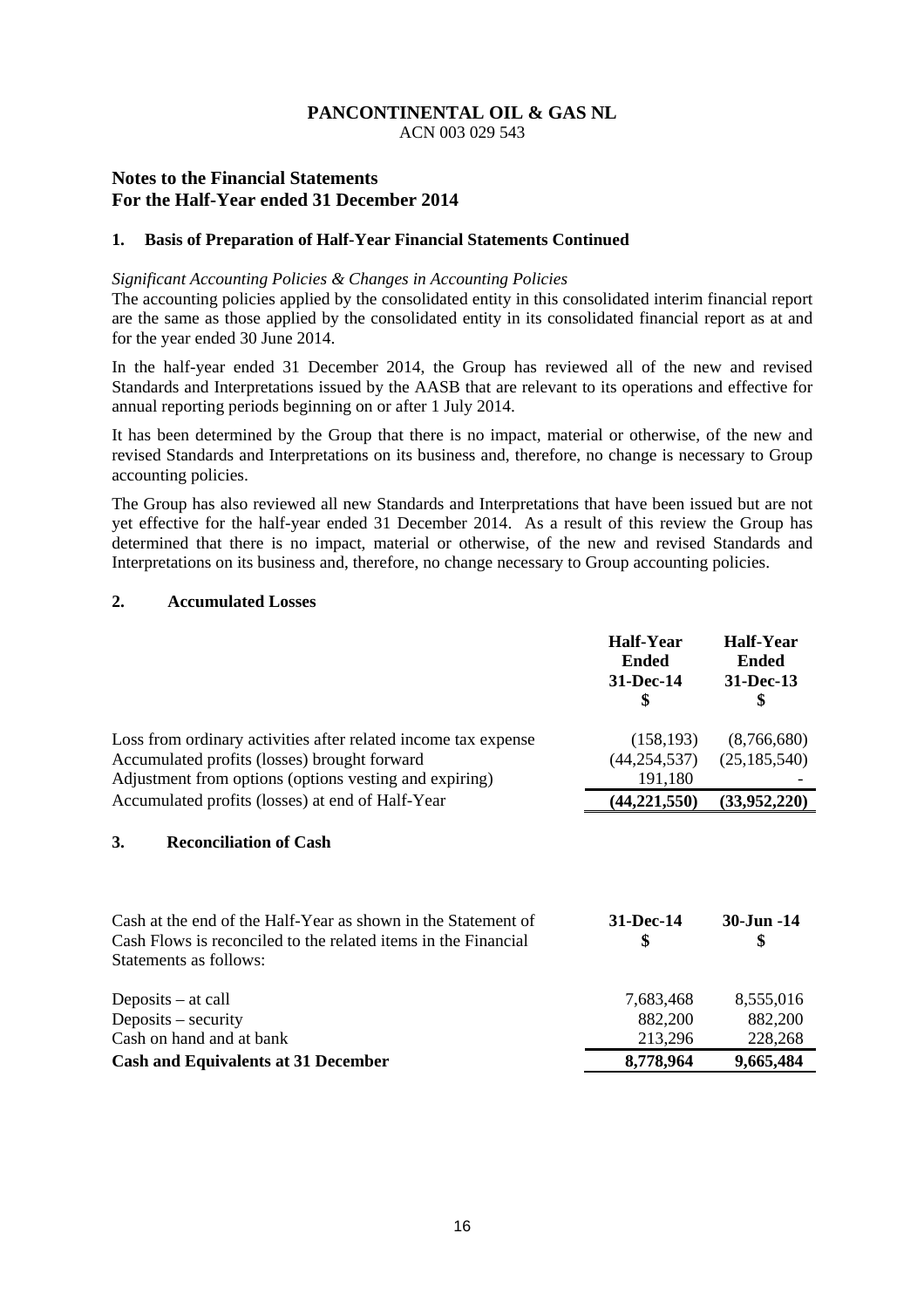ACN 003 029 543

#### **Notes to the Financial Statements For the Half-Year ended 31 December 2014**

#### **4. Issued and Quoted Securities at end of current Half-Year**

| <b>Category of Securities</b>                      | <b>Number</b><br><b>Issued</b> | <b>Number</b><br>Quoted |                  |               |
|----------------------------------------------------|--------------------------------|-------------------------|------------------|---------------|
| Ordinary Shares at 30 June 2014:                   | 1,150,994,096                  | 1,150,994,096           |                  |               |
| Issued during Half-Year ended<br>31 December 2014: |                                |                         |                  |               |
|                                                    | 1,150,994,096                  | 1,150,994,096           |                  |               |
|                                                    |                                |                         | <b>Exercise</b>  | <b>Expiry</b> |
| Options at beginning of the Half-<br>Year          |                                |                         |                  |               |
|                                                    | 2,250,000                      |                         | \$0.13           | 28 Nov 14     |
|                                                    | 2,750,000                      |                         | \$0.12           | 29 Nov 16     |
|                                                    | 5,000,000                      |                         |                  |               |
| Issued during the Half-Year                        |                                |                         |                  |               |
|                                                    |                                | ۰                       |                  |               |
|                                                    |                                |                         |                  |               |
| Expired during the Half-Year                       | (2,250,000)                    |                         | \$0.13           | 28 Nov 14     |
|                                                    |                                |                         |                  |               |
|                                                    |                                |                         |                  |               |
| Options at end of the Half-Year                    |                                |                         |                  |               |
|                                                    | 2,750,000                      |                         | \$0.12           | 29 Nov 16     |
|                                                    | 2,750,000                      | ٠                       |                  |               |
| 5.<br><b>Earnings per Share</b>                    |                                |                         |                  |               |
|                                                    |                                |                         | <b>Half-Year</b> | Half-Year     |

|                                                                                                                              | <b>Ended</b><br>31-Dec-14   | <b>Ended</b><br>31-Dec-13 |
|------------------------------------------------------------------------------------------------------------------------------|-----------------------------|---------------------------|
| Basic earnings per share - cents                                                                                             | (0.01)                      | (0.76)                    |
| Diluted earnings per share is not materially different from Basic<br>earnings per share                                      | (0.01)                      | (0.76)                    |
| The weighted average number of ordinary shares outstanding<br>during the Half-Year used in the calculation of basic earnings |                             |                           |
| per share                                                                                                                    | 1,150,994,096 1,150,994,096 |                           |

#### **6. Segmental Information**

The Company operates in Australian and African regions, however internal reporting is conducted on an entity wide basis.